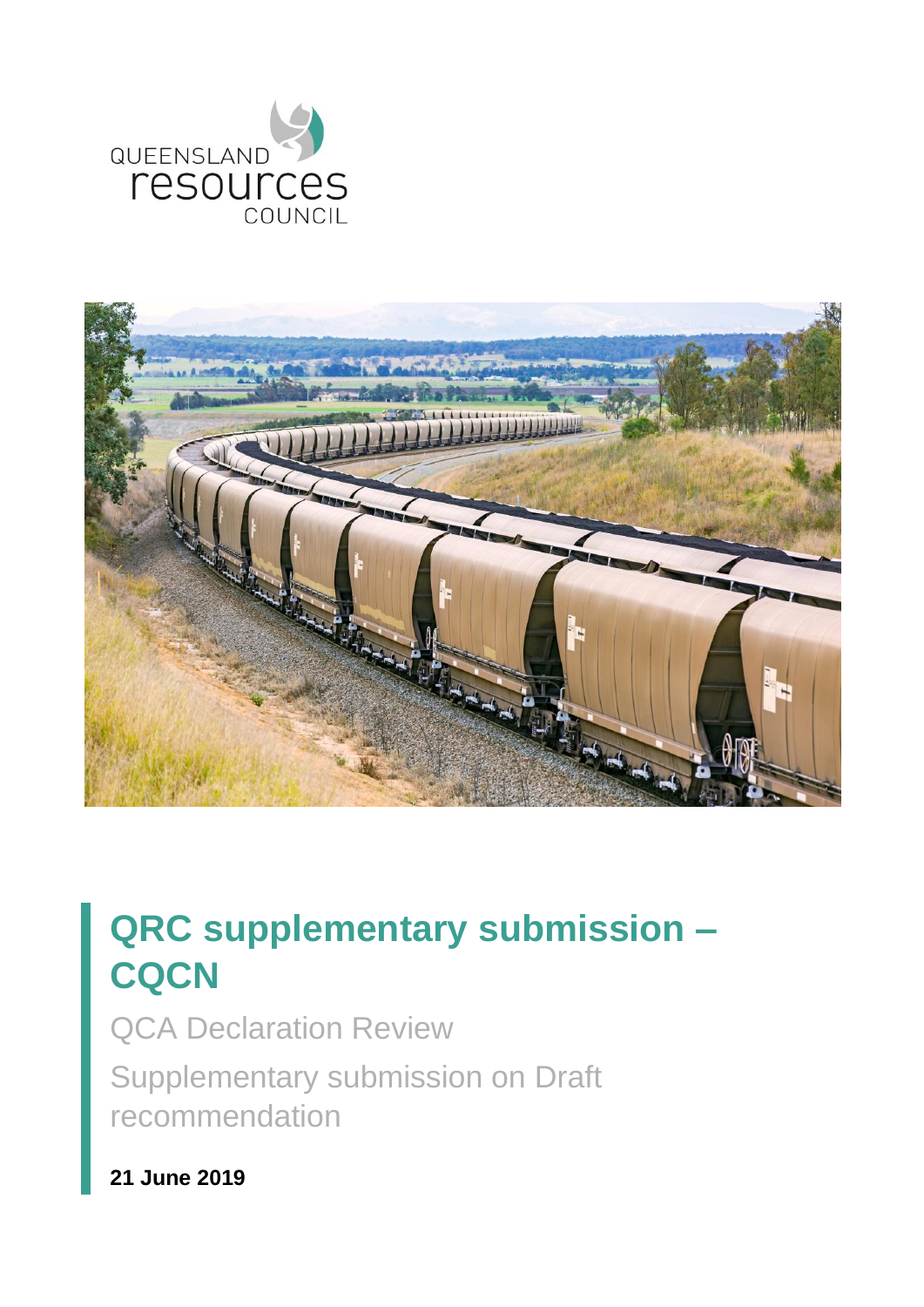## 1 Overview

Following the submission of a draft amending access undertaking by Aurizon Network Pty Ltd (**Aurizon Network**) to the Queensland Competition Authority (**QCA**) on 3 May 2019, the Queensland Resources Council (**QRC**) welcomes the opportunity to provide further comment on the QCA's draft recommendation in relation to the Aurizon Network declaration review (**Draft Recommendation**).

The QRC agrees with the QCA's position in the Draft Recommendation that the use of the Central Queensland Coal Network (**CQCN**) (being the use of a coal system for providing transportation by rail (**Service**)) should be declared.<sup>1</sup>

However, the QRC considers that the access criteria would be satisfied for a period of 20 years (rather than the 15 year period specified in the Draft Recommendation). Accordingly, the QRC submits that the QCA should make a final recommendation to the Minister that the Service be declared for a further 20 year period.

# 2 Material change in circumstances since prior submission

On 3 May 2019, Aurizon Network reached agreements with customers on a draft amending access undertaking for the CQCN (**UT5 DAAU**) and submitted the UT5 DAAU to the QCA on the same date. Overall, the UT5 DAAU will provide greater commercial and operational certainty for Aurizon Network and for all users of the CQCN. The UT5 DAAU also includes cornerstone provisions that will likely extend beyond the term of the UT5 DAAU, including provisions in relation to capacity, maintenance, asset renewals and expansions. Accordingly, the QRC considers that the UT5 DAAU is relevant to the Aurizon Network declaration review and, on that basis, makes this supplementary submission to the QCA. The QRC understands that Aurizon Network supports the QRC's proposal for a 20 year declaration period.

The customers that signed the agreements with Aurizon Network in relation to the UT5 DAAU represent more than 90% of railed tonnes in the CQCN and include Anglo American, BHP, Coronado, Glencore, Idemitsu, Jellinbah, Kestrel, Middlemount, Peabody, QCoal and Yancoal. These customers have submitted letters to the QCA in support of the UT5 DAAU.

Key features of the UT5 DAAU include:

- extending the term of the access undertaking to ten years (1 July 2017 to 30 June 2027);
- a Weighted Average Cost of Capital (**WACC**) of 5.9% increasing to 6.3% (subject to a reset on 1 July 2023) on completion of specified milestones;
- independent expert determination of existing capacity, re-baselining of capacity, and a mechanism to address existing capacity deficits (if any);
- mechanisms to provide supply chain value through improved supply chain stability;
- more transparent processes for maintenance and asset renewal budgets and strategies:

l  $<sup>1</sup>$  Draft recommendation, page 5.</sup>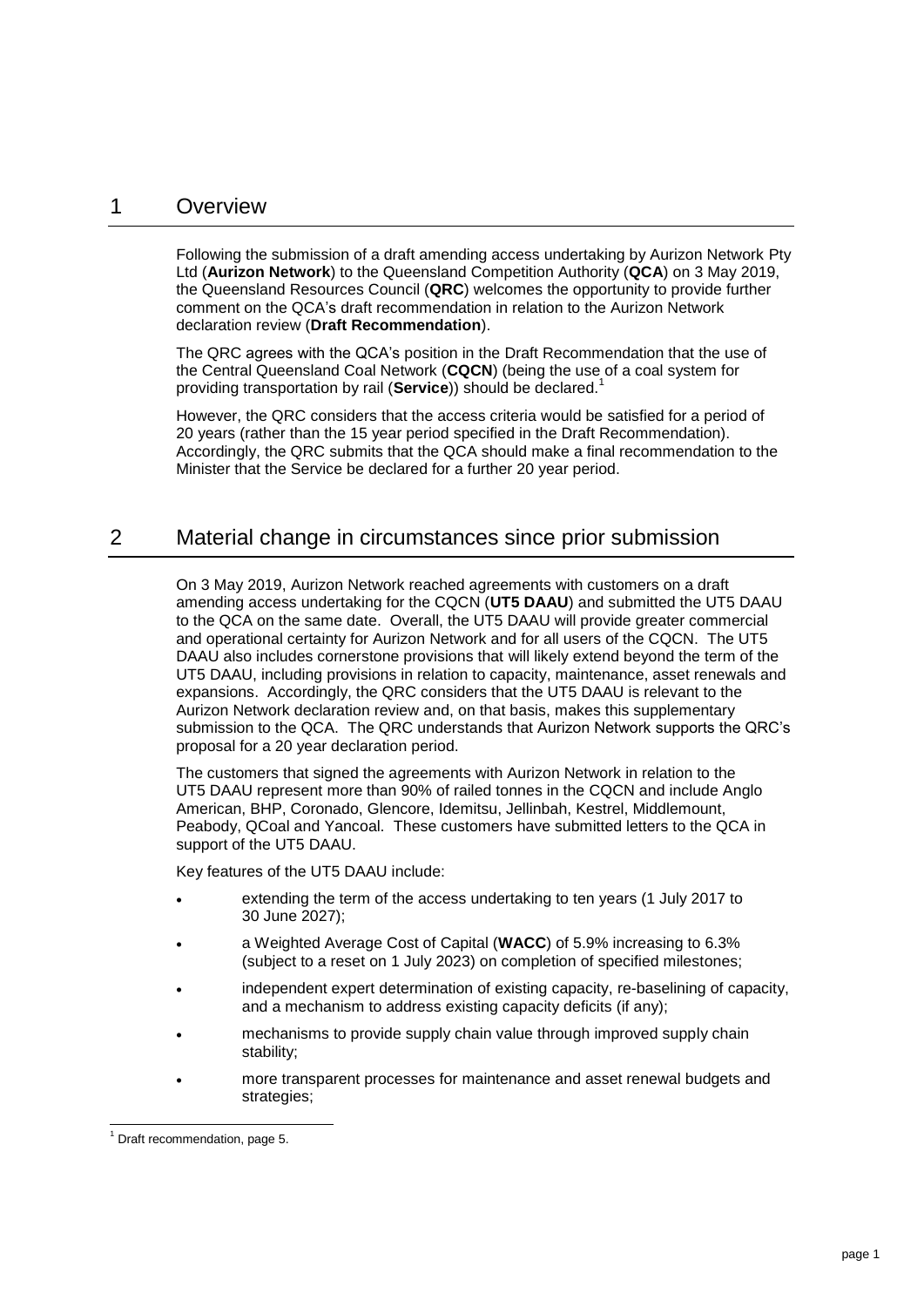- a commitment, in specified circumstances, by Aurizon Network to fund expansions to address any network capacity deficit identified by the independent expert and where the nature of the expansion is agreed with affected end users or determined by the QCA, up to a value of \$300 million; and
- a commitment by Aurizon Network to fund up to \$30 million annually for expansions to create new capacity where the expansion would benefit more than one access seeker or access holder.

# 3 Impact of UT5 DAAU on access criteria

## **3.1 Criterion (a)**

The Draft Recommendation concludes, in relation to criterion (a), that access to the Service promotes a material increase in competition in the above-rail haulage market.<sup>2</sup> The QRC remains in agreement with the QCA with respect to this conclusion and considers that competition in the above-rail market will be enhanced by a declaration period of 20 years, as opposed to 15 years.

## **3.2 Criterion (b)**

In relation to criterion (b), the QRC considers, by reasoned conclusion, that the CQCN is likely to be able to meet total foreseeable demand at least cost for a 20 year declaration period.

#### *Draft Recommendation position – 15 year declaration period*

In the Draft Recommendation, the QCA's estimate of total foreseeable demand was 260- 300mt over the period. $3$  The QCA also observed that Aurizon Network's network development plan (**NDP**) outlined expansion options that could more than double the existing capacity of the CQCN. $<sup>4</sup>$  In particular, the QCA noted that the NDP showed</sup> existing capacity to be 310mt across the CQCN and possible growth scenarios for up to 630mt. 5

The QCA acknowledged the QRC's submission that the cost of developing a new facility as an alternative to the CQCN would be around \$20 billion and it would not be possible to develop a 90mt facility (ie. a facility that would simply meet the excess demand requirement) at least cost compared to an expansion of the CQCN.<sup>6</sup> The QRC submitted that there are no alternative facilities that could meet excess demand at a lower cost than the CQCN.<sup>7</sup>

Taking these matters into account, the QCA concluded that it would be less costly to incrementally expand the CQCN than develop an alternative facility.<sup>8</sup> L

l  $2$  Draft Recommendation, page 45.

<sup>3</sup> Draft Recommendation, page 7.

<sup>4</sup> Draft Recommendation, page 28.

<sup>5</sup> Draft Recommendation, pages 26-27.

<sup>6</sup> Draft Recommendation, page 23. QRC submission dated 30 May 2018, page 13.

 $<sup>7</sup>$  Ibid.</sup>

<sup>8</sup> Draft Recommendation, pages 26-27.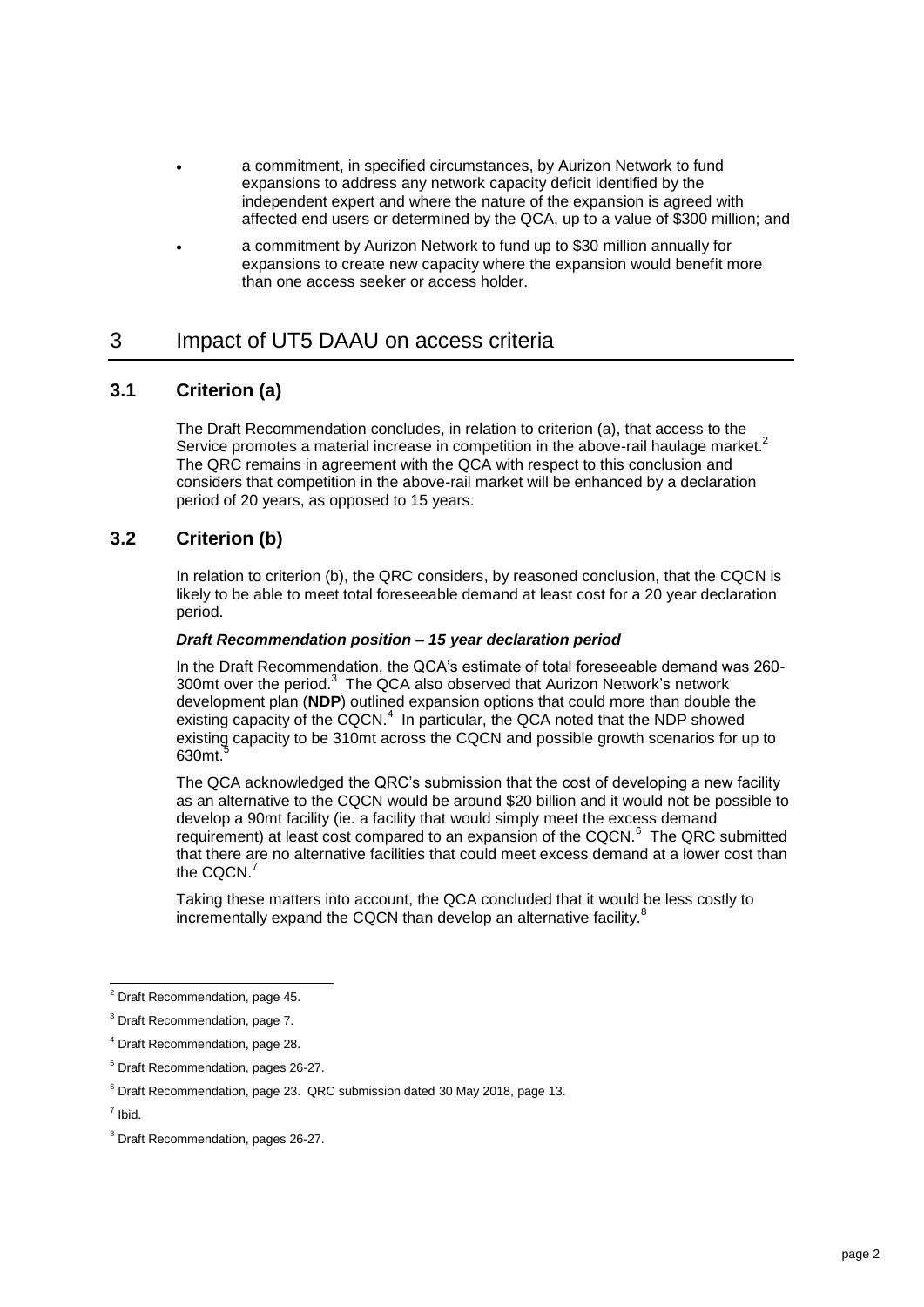#### *Reasoned conclusion – 20 year declaration period*

The QRC reasons that the CQCN could meet the total foreseeable demand in the market at least cost over a 20 year period on the basis that:

- Aurizon Network, based on its own NDP, has significant scope and a wide range of options to expand the CQCN;
- the capacity that would be delivered if Aurizon Network fully exercised its scope to expand the CQCN would far exceed the capacity required to address the likely increase in total foreseeable demand when assessed over a 20 year period relative to a 15 year period;
- it is likely to be more economical for Aurizon Network to incrementally expand the CQCN than for an alternative facility to be developed; and
- an alternative service provider for the provision of below rail services is unlikely to enter the market given the scale required for a competing service to be commercially viable. .

#### *Predictions about future market conditions*

In the Draft Recommendation, the QCA concluded that it could make sufficiently robust predictions about future market conditions over a 15 year declaration period, while also providing an opportunity for review.<sup>9</sup>

The QRC considers that if the QCA was able to reach this conclusion about a 15 year period then it is likely that the QCA would be able to extend those predictions with sufficient certainty for an additional 5 year period.

### **3.3 Criterion (c)**

In relation to criterion (c), the QCA concluded that the CQCN is significant in size and importance to the Queensland economy.<sup>10</sup> The QRC reiterates its strong agreement with this conclusion and considers that this will remain the case over a 20 year declaration period.

## **3.4 Criterion (d)**

In relation to criterion (d), the QCA has made clear that access to the Service, on reasonable terms and conditions, would promote the public interest.<sup>1</sup>

The QRC considers that declaration for a 20 year period provides a level of certainty for users and investors (including Aurizon Network) which is in the broader public interest. Accordingly, it is also in the public interest that the declaration term which is supported by users and Aurizon Network be given appropriate weight.

A 20 year declaration period is also consistent with the economic life of coal mines in Queensland (which is typically 20 to 30 years) during which period access to the CQCN is generally required. A declaration period of 20 years (as opposed to 15 years) provides a level of certainty that will further incentivise long term investment in rail transport infrastructure, coal projects, and coal mines in Queensland.

l

<sup>&</sup>lt;sup>9</sup> Draft Recommendation, page 21.

<sup>&</sup>lt;sup>10</sup> Draft Recommendation, page 48.

<sup>&</sup>lt;sup>11</sup> Draft Recommendation, page 52.